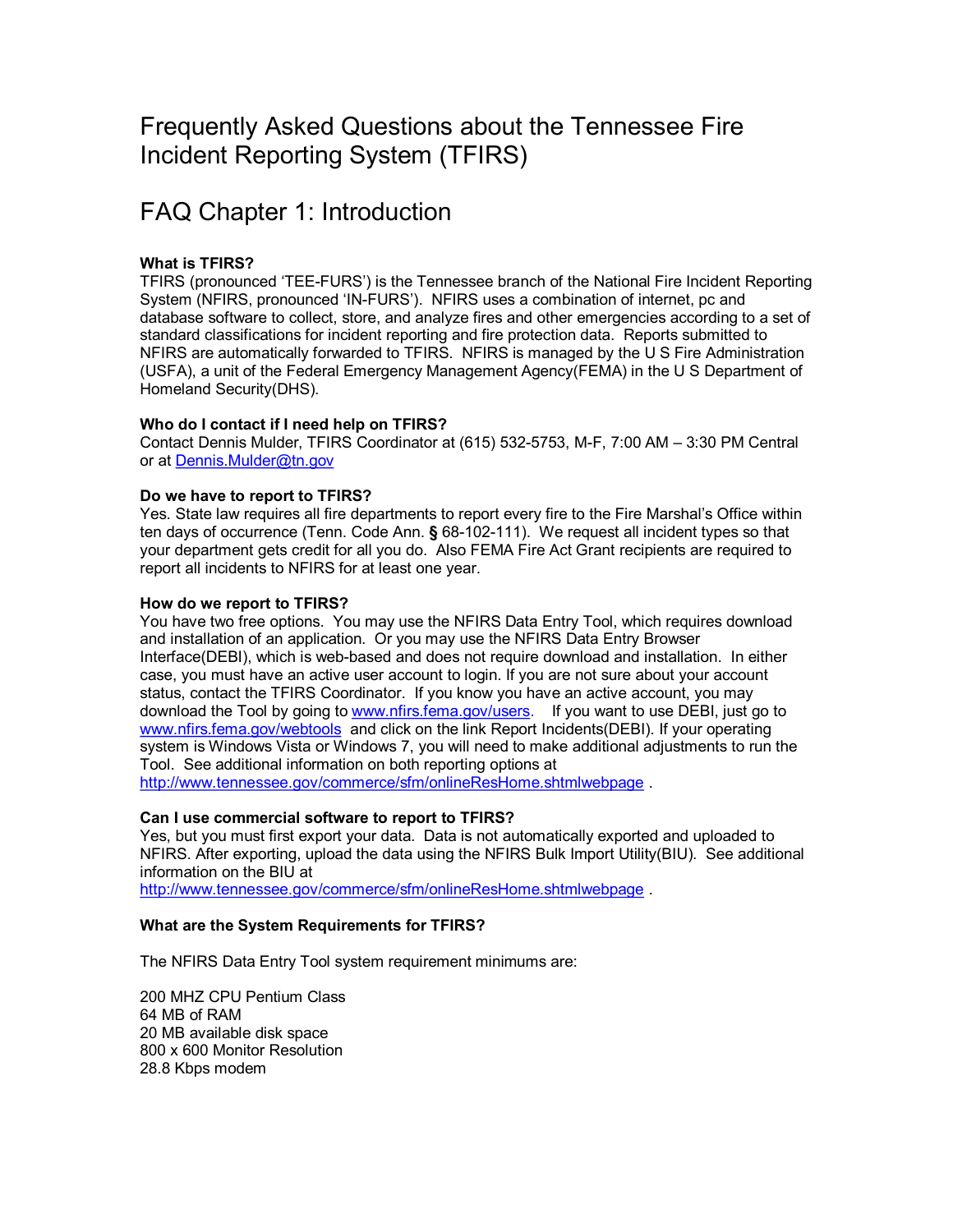The NFIRS DEBI system requirements are:

- · Minimum browser version: Internet Explorer Version 6 or above. Firefox 3.5 or above.
- The PC must have session cookies enabled. Non-persistent (or session cookies), are used for login authentication.
- · The PC must have frames enabled to view all components of the web tools.
- Adobe Acrobat Reader to view and save reports.
- · Optimal settings for NFIRS Web SORT and DEBI applications:
	- o Screen resolution set to 1280 X 1024 pixels or 1280 X 768 pixels
	- o Text size: "Medium"
	- o DPI Setting: Normal (96 DPI)
	- o Users with DPI setting higher than 96 may experience screen layout issues which can be avoided by using a text size setting of "Smaller".
	- $\circ$  Users with screen resolution less than 1024 X 768 pixels will experience some screen layout issues as the browser may rearrange the way fields are displayed. The minimum setting from a NFIRS user experience perspective is 1024 X 768 pixels with text size "Medium"

#### **How do I get statistics like average response time by incident type?**

To get an accurate picture of what your department is doing you may find the NFIRS Summary Output Report Tool(SORT) helpful. The most useful reports you can run are Incident Listing, Monthly Incident Count and Detailed Selected Stats & Management Activity. The Incident Listing lists all your calls by incident number, the Monthly Incident Count totals your calls by month, and the Management Activity report calculates average response times, average personnel and total time spent on calls. To start the SORT, open [www.nfirs.fema.gov](http://www.nfirs.fema.gov/) . Select Web-based Tools from the menu bar. Select Summary Output Reports Tool and log in. See additional information on the SORT at <http://www.tennessee.gov/commerce/sfm/onlineResHome.shtmlwebpage> .

## **What is Microsoft Access 97 (or Access 2000, Access 2002 FoxPro 6.0, MS SQL Server 7.0 or 2000)?**

These are database programs. The NFIRS 5.0 application can use one of these programs as the database engine to manage and store the data entered in the Off-Line mode. If the user wishes to work in the Off-Line mode, one of these programs must be installed on the PC. Access 97 and Access 2000 are used most often as the Off-line database engine. The database program must be installed prior to installing NFIRS 5.0 application. The Data Entry Validation Tool Guide and the Readme.txt provide complete details (<http://nfirs.fema.gov/users/usersdocs.shtm>).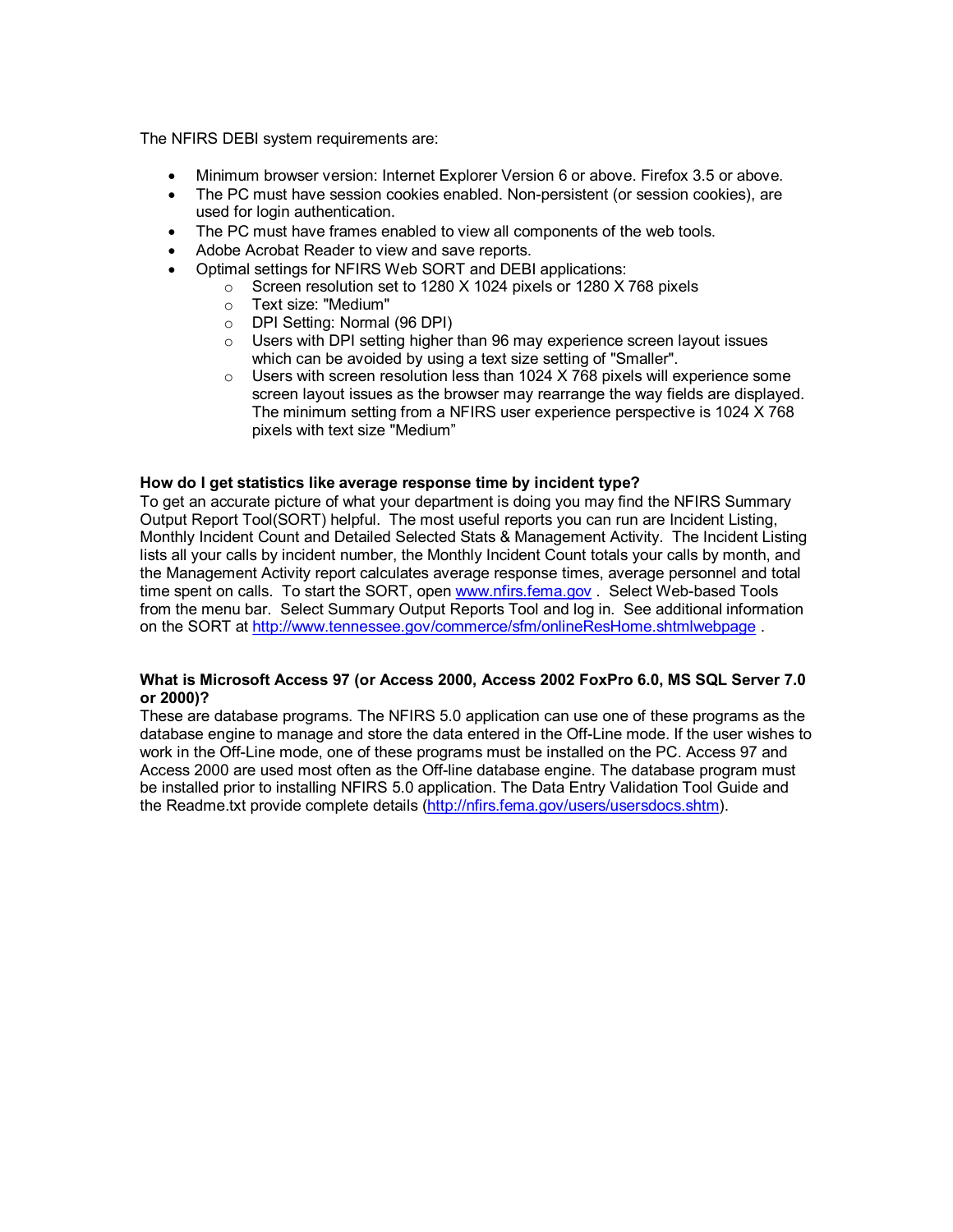# FAQ Chapter 2: Common problems

## **What do I do ifI forget my password?**

Contact the TFIRS Coordinator at Dennis. Mulder@tn.gov or at  $(615)532-5753$ .

### **How often do I have to change my password?**

The User will be prompted to change their password every ninety days. Passwords can be changed prior to the 90 days. Passwords must be from 8 to 15 characters long (inclusive) and alphanumeric with no less than one letter and one number. Spaces and special characters are allowed and the password is not case sensitive. Login to the NFIRS Data Entry Tool and Select Change Password under the Advanced tab in the Data Entry Tool. You may also change the password without using the Change Password Utility. Go to [www.nfirs.fema.gov](http://www.nfirs.fema.gov/) and select Webbased Tools from the menu bar. Select User Services. Select Change Password Utility. Log in and follow the directions.

#### **I cannot login OnLine. I am a registered user with an active password. I keep receiving the "User Not Found … Please Reenter" message.**

Has it been more than 45 days since your last login? You must login at least once every 45 days or your account will be automatically de-activated. Are you entering TN, as the state? TN without a period is the correct user state.

#### **How do I know if I am using the most current version of the USFA NFIRS 5.0 software?**

Your TFIRS Coordinator can assist in identifying if the version of the USFA software on the PC is the most current. The 5.0 in NFIRS 5.0 is a system number, which is followed by the Software Version number, for example: Version 5.0 Version 5.8.1. The Program File folder in the root directory will reflect the software version number, for example: NFIRSv58.

## **What is the difference between OffLine and OnLine?**

OffLine means the user is entering their incidents data into a Microsoft Access database on your computer. On-Line means the user enters the incident data directly into the National database while connected through the Internet.

## **How do I change from Offline to Online?**

Open the Configuration Tool and click on the Advanced Tab. Check the box for On-Line database. Click Save...OK...Exit. See Configuration Tool User's Guide for more information. It's available at <http://nfirs.fema.gov/users/usersdocs.shtm> .

## **I cannot login OffLine. I keep receiving User Not Found...Please Reenter message.**

The user must complete a User Injection and Remote Synchronization before login OffLine. Refer to Section 2.3 of the Data Entry Validation Tool Guide for instructions or to Section 3, Off-line Database Setup, for complete details( [http://nfirs.fema.gov/users/usersdocs.shtm\)](http://nfirs.fema.gov/users/usersdocs.shtm).

#### **When I enter the Data Entry Tool, my FDID Number is correct but it says FDID not found.**

The name of your department has not been entered in the system. Click on Fire Dept from the Menu bar and click on New Department. Here you will enter the Fire Department's Name and information. Click OK and the department information will be saved and the department name will be displayed.